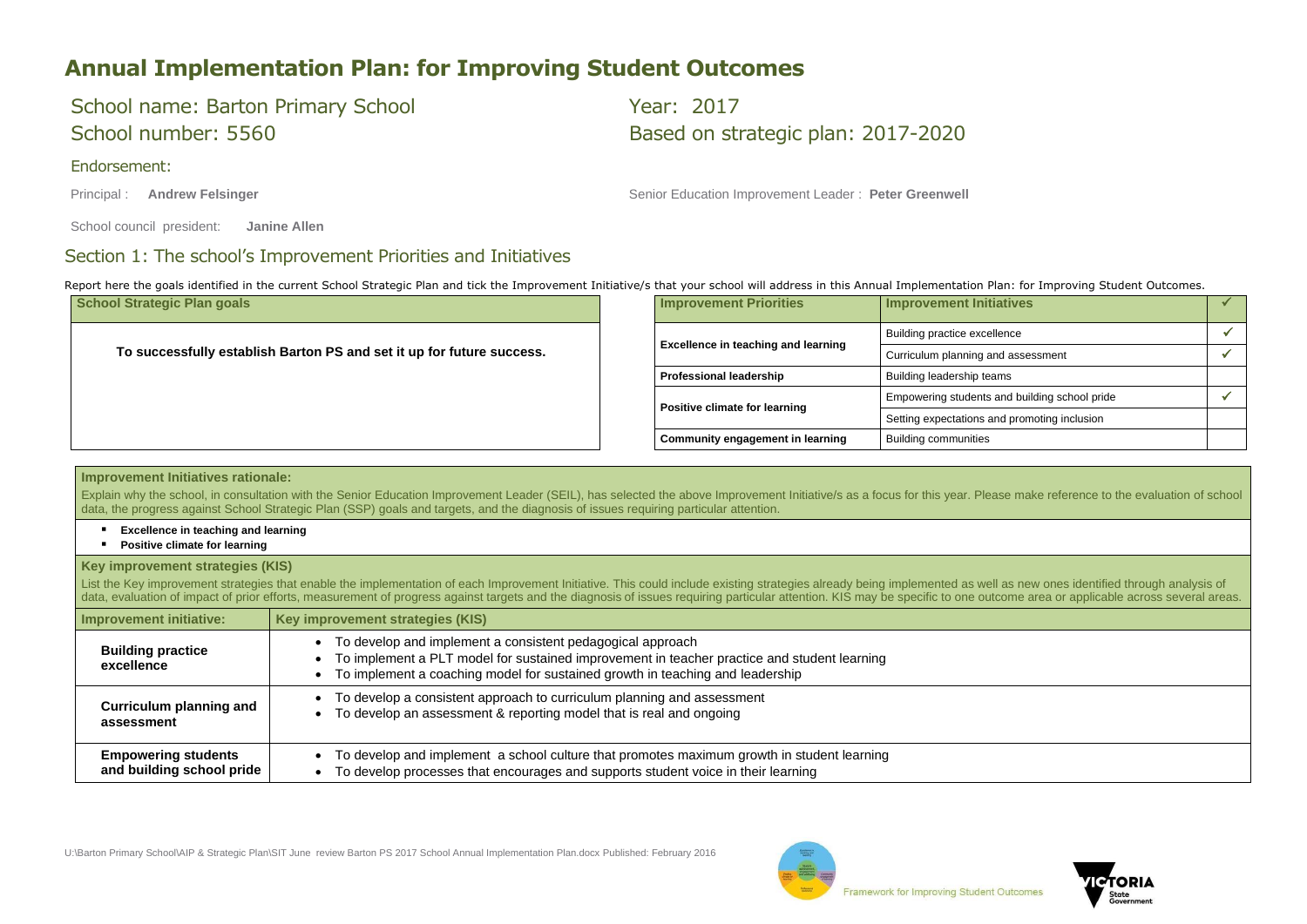## Section 2: Improvement Initiatives

Each table below is designed to plan for and monitor each Improvement Initiative. Add or delete tables – one for each Improvement Initiative from Section 1 on the previous page. You can also add or delete rows so that ther alignment and line of sight between the key improvement strategies, actions, success criteria and monitoring. The goals come directly from your School Strategic Plan (SSP) - you will find it helpful to keep them in the sam Please not that, in the progress status section, ● ● respectively indicate: ● not commenced or severely behind schedule, ● Work in progress. Have commenced but needs further work ● on schedule and/or completed.

| <b>STRATEGIC PLAN GOALS</b>             |          | To successfully establish Barton PS and set it up for future success.                                                                                                                                                                                                                       |                                     |             |                                                                                                                                                                                                                                                                                                                                                                                                                       |                                                          |                                                                                                                                                                                                                                                                                                                                                                                                                                                                                                     |
|-----------------------------------------|----------|---------------------------------------------------------------------------------------------------------------------------------------------------------------------------------------------------------------------------------------------------------------------------------------------|-------------------------------------|-------------|-----------------------------------------------------------------------------------------------------------------------------------------------------------------------------------------------------------------------------------------------------------------------------------------------------------------------------------------------------------------------------------------------------------------------|----------------------------------------------------------|-----------------------------------------------------------------------------------------------------------------------------------------------------------------------------------------------------------------------------------------------------------------------------------------------------------------------------------------------------------------------------------------------------------------------------------------------------------------------------------------------------|
| <b>IMPROVEMENT INITIATIVE</b>           |          | <b>Building practice excellence</b>                                                                                                                                                                                                                                                         |                                     |             |                                                                                                                                                                                                                                                                                                                                                                                                                       |                                                          |                                                                                                                                                                                                                                                                                                                                                                                                                                                                                                     |
| <b>STRATEGIC PLAN TARGETS</b>           |          | n/a                                                                                                                                                                                                                                                                                         |                                     |             |                                                                                                                                                                                                                                                                                                                                                                                                                       |                                                          |                                                                                                                                                                                                                                                                                                                                                                                                                                                                                                     |
| <b>12 MONTH TARGETS</b>                 |          |                                                                                                                                                                                                                                                                                             |                                     |             | By the end of 2017 every student at Barton PS will have 12 months growth in Number & Reading & Writing                                                                                                                                                                                                                                                                                                                |                                                          |                                                                                                                                                                                                                                                                                                                                                                                                                                                                                                     |
| <b>KEY</b>                              |          |                                                                                                                                                                                                                                                                                             |                                     |             |                                                                                                                                                                                                                                                                                                                                                                                                                       |                                                          | <b>MO</b>                                                                                                                                                                                                                                                                                                                                                                                                                                                                                           |
| <b>IMPROVEMENT</b><br><b>STRATEGIES</b> |          | <b>ACTIONS</b>                                                                                                                                                                                                                                                                              | <b>WHO</b>                          | <b>WHEN</b> | <b>SUCCESS CRITERIA</b>                                                                                                                                                                                                                                                                                                                                                                                               | <b>Progress</b><br><b>Status</b>                         | <b>Evidence</b>                                                                                                                                                                                                                                                                                                                                                                                                                                                                                     |
| <b>Building practice</b><br>excellence  | teaching | Pedagogical beliefs are articulated and<br>form part of the staff selection process<br>and the teacher induction program<br>Pedagogical implementation guidelines<br>are reflected in all planning and                                                                                      | Principal                           | Ongoing     | 6 months:<br>Pedagogical statement developed<br>Context for all vacancies written to reflect pedagogical<br>beliefs and understandings<br>Virtual school tour for all prospective staff- present<br>vision<br><b>Panel questions</b><br>Vision presented at first staff meeting<br>Reference books provided for all teaching staff<br>12 months:<br>Staff can articulate pedagogical beliefs and vision<br>for school | $\bullet$ $\bullet$ $\bullet$<br>$\bullet\bullet\bullet$ | Staff selected share an<br>consistent articulation<br>planning and research.<br>All staff could articulate<br>meeting.<br>Parents are sold on the<br>articulate it and there is<br>walking through class s<br>Staff have read referer<br>Booker being referred<br>CAFÉ and Daily 5 being<br>reference texts/display<br>in all learning hubs<br>Learning continuums a<br>teaching practice (e.g.<br>Teachers can articulate<br>point of students' need<br>data collection.<br>School values need fur |
|                                         |          | PLT teams and protocols established<br>as per Griffin model<br>PLT cycle and schedule established<br>• PLT meeting time allocated and<br>protected<br>PLT team effectiveness evaluated<br>Peer observation program introduced<br><b>Peer observation program</b><br>effectiveness evaluated | Principal<br>Team<br>PLT<br>leaders | Ongoing     | 6 months:<br><b>PLT teams established</b><br>PLT leaders identified and provided with<br>Professional development re PLT model.<br>Timetable with protected PLT meeting time<br>established<br>Professional development needs for staff are<br>identified via survey<br>School professional development plan developed<br>Peer observation program introduced<br><b>Coaches identified and commence Coaching PD</b>   | $\bullet\bullet\bullet$                                  | Targeted teaching-<br>Data being use<br>per minutes of<br>Goal setting ar<br><b>Student owner</b><br>Staff practice improved<br>Student growtl<br>Consistency of<br>Staff survey id<br>knowledge and<br>Staff growth eg<br><b>PDPs</b>                                                                                                                                                                                                                                                              |



|                 | <b>MONITORING</b>                                                                                                                                                                                                                                                                                                                                                                                                                                                                                                             |                 |            |
|-----------------|-------------------------------------------------------------------------------------------------------------------------------------------------------------------------------------------------------------------------------------------------------------------------------------------------------------------------------------------------------------------------------------------------------------------------------------------------------------------------------------------------------------------------------|-----------------|------------|
| <b>Progress</b> |                                                                                                                                                                                                                                                                                                                                                                                                                                                                                                                               | <b>Budget</b>   |            |
| <b>Status</b>   | <b>Evidence of impact</b>                                                                                                                                                                                                                                                                                                                                                                                                                                                                                                     | <b>Estimate</b> | <b>YTD</b> |
|                 | Staff selected share and embody school vision -<br>consistent articulation of vision and reflected in<br>planning and research.<br>All staff could articulate the vision at a staff<br>meeting.<br>Parents are sold on the vision as all staff can<br>articulate it and there is evidence of it when<br>walking through class spaces<br>Staff have read reference texts:<br>Booker being referred to during maths planning<br>CAFE and Daily 5 being implemented as per the<br>reference texts/displays have been constructed |                 |            |
|                 | in all learning hubs<br>Learning continuums are being used to inform<br>teaching practice (e.g. VCOP)<br>Teachers can articulate that teaching is to be at<br>point of students' need, informed by meaningful<br>data collection.<br>School values need further consolidation.                                                                                                                                                                                                                                                |                 |            |
|                 | Targeted teaching-<br>Data being used to inform teaching as<br>per minutes of PLT meetings<br>Goal setting and review documents<br>Student ownership of learning<br>Staff practice improved through targeted PD:<br>Student growth minimum 12 months<br>Consistency of approach and excellence<br>Staff survey identifying improvement in<br>knowledge and practice<br>Staff growth eg. Leadership roles in<br><b>PDPs</b>                                                                                                    |                 |            |

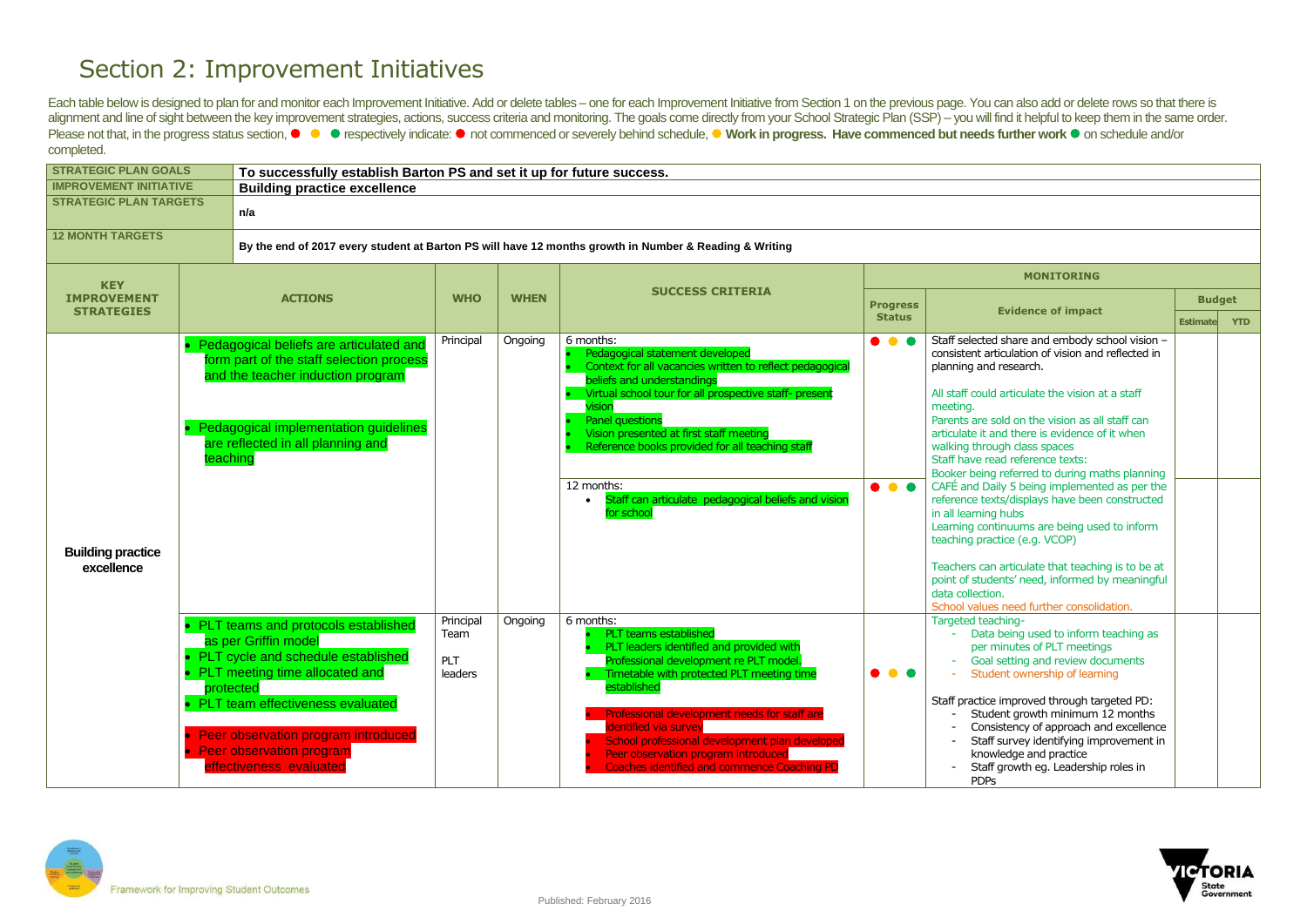

| Areas for coaching identified via<br>individual teacher need<br><b>Coaches identified and trained as per</b><br>growth coaching international model<br>Coaching program commences term 3 | 12 months:<br>PLT teams operating as per Griffin model<br><b>PLT Teams are evaluated as effective.</b><br>School PD plan is implemented<br>Peer observation program is evaluated as effective<br>Coaches have completed coaching PD<br><b>Coaching program introduced</b> | $\bullet$ $\bullet$ | Time constraints $-$<br>- more focus on optimising student<br>learning before evaluating PLT process<br>and setting up coaching program.<br><b>ACTIONS</b><br>- PLT Survey<br>- PD Survey<br>- PD Plan<br>Coaching program to commence in<br>2018-2017 is too early<br>Peer observation to commence in<br>semester 2- fishbowl PLT teams |  |
|------------------------------------------------------------------------------------------------------------------------------------------------------------------------------------------|---------------------------------------------------------------------------------------------------------------------------------------------------------------------------------------------------------------------------------------------------------------------------|---------------------|------------------------------------------------------------------------------------------------------------------------------------------------------------------------------------------------------------------------------------------------------------------------------------------------------------------------------------------|--|
|------------------------------------------------------------------------------------------------------------------------------------------------------------------------------------------|---------------------------------------------------------------------------------------------------------------------------------------------------------------------------------------------------------------------------------------------------------------------------|---------------------|------------------------------------------------------------------------------------------------------------------------------------------------------------------------------------------------------------------------------------------------------------------------------------------------------------------------------------------|--|

## Section 2: Improvement Initiatives

| <b>STRATEGIC PLAN GOALS</b>                     | To successfully establish Barton PS and set it up for future success.                               |                   |             |                                                                                                                                                                                  |                                                    |                                                                                                                                                                                                                                                                                                                                                                                                                                                                                                                                                                                                                                                                                                                                                        |                 |            |
|-------------------------------------------------|-----------------------------------------------------------------------------------------------------|-------------------|-------------|----------------------------------------------------------------------------------------------------------------------------------------------------------------------------------|----------------------------------------------------|--------------------------------------------------------------------------------------------------------------------------------------------------------------------------------------------------------------------------------------------------------------------------------------------------------------------------------------------------------------------------------------------------------------------------------------------------------------------------------------------------------------------------------------------------------------------------------------------------------------------------------------------------------------------------------------------------------------------------------------------------------|-----------------|------------|
| <b>IMPROVEMENT INITIATIVE</b>                   | <b>Curriculum planning and assessment</b>                                                           |                   |             |                                                                                                                                                                                  |                                                    |                                                                                                                                                                                                                                                                                                                                                                                                                                                                                                                                                                                                                                                                                                                                                        |                 |            |
| <b>STRATEGIC PLAN TARGETS</b>                   | n/a                                                                                                 |                   |             |                                                                                                                                                                                  |                                                    |                                                                                                                                                                                                                                                                                                                                                                                                                                                                                                                                                                                                                                                                                                                                                        |                 |            |
| <b>12 MONTH TARGETS</b>                         |                                                                                                     |                   |             | By the end of 2017, the Staff Opinion Survey results for School Climate will be above average in the areas of Teacher Collaboration and Guaranteed and Viable Curriuculum        |                                                    |                                                                                                                                                                                                                                                                                                                                                                                                                                                                                                                                                                                                                                                                                                                                                        |                 |            |
| <b>KEY</b>                                      |                                                                                                     |                   |             |                                                                                                                                                                                  |                                                    | <b>MONITORING</b>                                                                                                                                                                                                                                                                                                                                                                                                                                                                                                                                                                                                                                                                                                                                      |                 |            |
| <b>IMPROVEMENT</b>                              | <b>ACTIONS</b>                                                                                      | <b>WHO</b>        | <b>WHEN</b> | <b>SUCCESS CRITERIA</b>                                                                                                                                                          | <b>Progress</b>                                    | <b>Evidence of impact</b>                                                                                                                                                                                                                                                                                                                                                                                                                                                                                                                                                                                                                                                                                                                              | <b>Budget</b>   |            |
| <b>STRATEGIES</b>                               |                                                                                                     |                   |             |                                                                                                                                                                                  | <b>Status</b>                                      |                                                                                                                                                                                                                                                                                                                                                                                                                                                                                                                                                                                                                                                                                                                                                        | <b>Estimate</b> | <b>YTD</b> |
| <b>Curriculum</b><br>planning and<br>assessment | • A consistent approach to curriculum<br>planning is developed through<br>research on best practice | Principal<br>Team | Ongoing     | 6 months:<br>• Scope and sequence documents are<br>developed<br>• Term planners developed<br>Work program proforma developed<br>Staff inducted in regards to above<br>12 months: | $\bullet\bullet\bullet$<br>$\bullet\bullet\bullet$ | Consistency in implementing research based<br>professional development<br>Common language - consistent<br>planning documents<br>Informal Peer observation<br><b>PLT</b> minutes<br>Collaborative planning days<br>Pedagogical vision is observable in :<br>o Data cycle- ongoing reporting-<br>vic curric<br>o Workshopping evident in<br>displays and practice $-$ teaching<br>to the point of need<br>Scope and sequence documents are still<br>in the process of being established due<br>to time restraints<br>Term planners have been developed<br>and are completed until the end of<br>term 2<br>Work program has been developed and<br>ready for review.<br>Work in progress as new staff arrive.<br>Staff reflection/ survey on effectiveness |                 |            |
|                                                 |                                                                                                     |                   |             | • Consistent planning tools are fully utilised                                                                                                                                   |                                                    | Planning documentation                                                                                                                                                                                                                                                                                                                                                                                                                                                                                                                                                                                                                                                                                                                                 |                 |            |

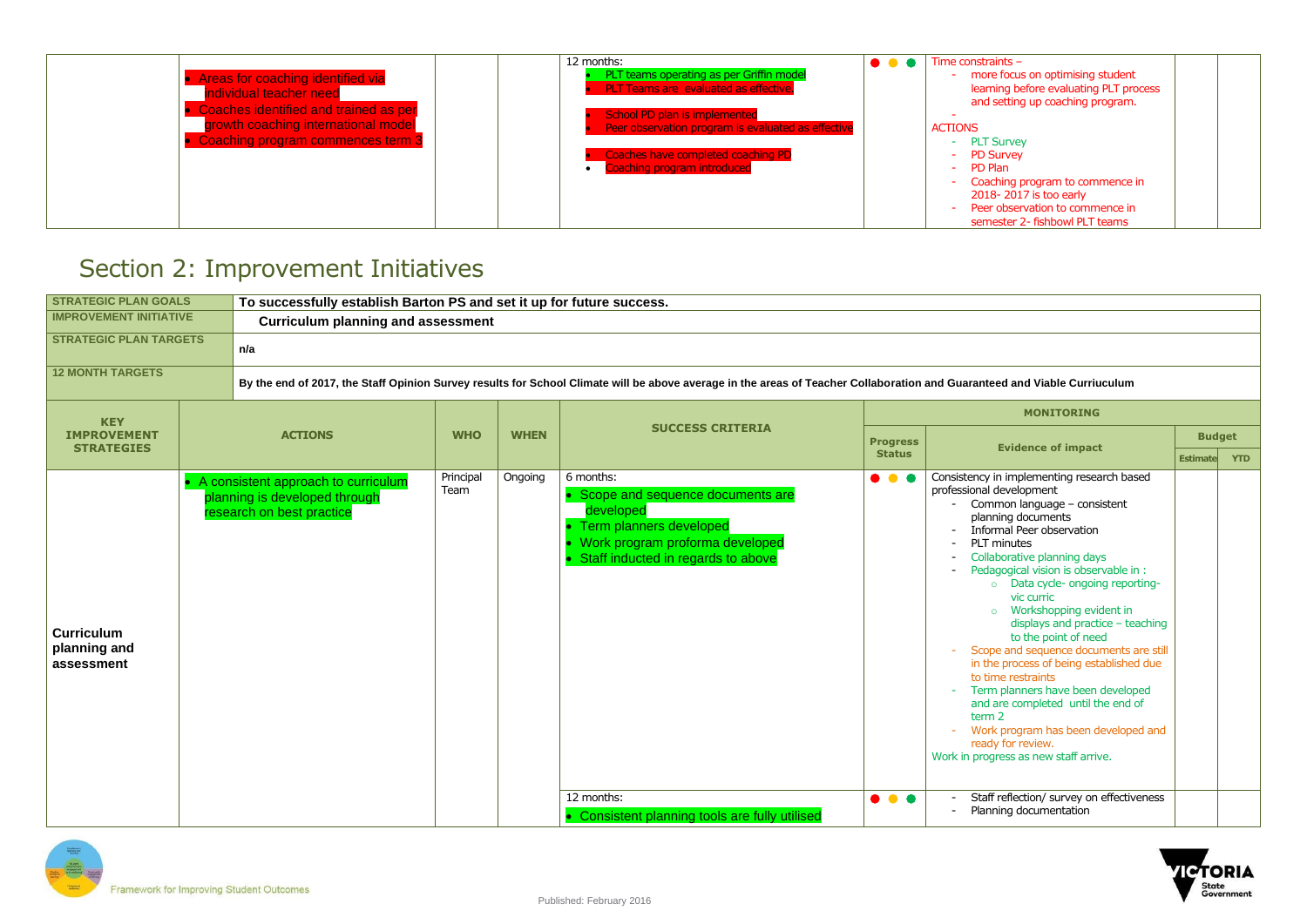

|                                                                                             |                   |         |                                                                                                                                                                                                       |                               | Yearly overview, term planner, weekly<br>planner<br>Some planning tools are in the process of being<br>organised and ordered<br>- Consistent language across the school<br>in terms of launching a session, learning<br>intentions and success criteria                                         |  |
|---------------------------------------------------------------------------------------------|-------------------|---------|-------------------------------------------------------------------------------------------------------------------------------------------------------------------------------------------------------|-------------------------------|-------------------------------------------------------------------------------------------------------------------------------------------------------------------------------------------------------------------------------------------------------------------------------------------------|--|
| • An assessment & reporting model that<br>is real, consistent and ongoing is<br>implemented | Principal<br>Team | Ongoing | 6 months:<br>Assessment schedule is developed<br>• Students goal setting process established<br>• Teachers report to parents on students'<br>performance against agreed goals three times<br>per term | $\bullet$ $\bullet$ $\bullet$ | Sentral data? - have parent's accessed Sentral?<br>Work samples<br>Student reflections<br>Parent feedback - reporting effectiveness<br>Assessment schedule has been developed and<br>is ready for a semester review.<br>Student goals has been taking place $-$ this<br>process needs a review. |  |
|                                                                                             |                   |         | 12 months:<br>Assessment schedule is evaluated as effective<br><b>Goal setting process evaluated as effective</b><br><b>Ongoing student reporting program evaluated</b><br>as effective               | $\bullet\bullet\bullet$       | Staff reflection/ survey.<br>Parent feedback<br>Student reflection $-$ is goal setting effective<br>Student outcome improvement - have they<br>improved in 12 months?<br>These 3 goals are 12 month goals and need to<br>be reviewed after 12 months.                                           |  |

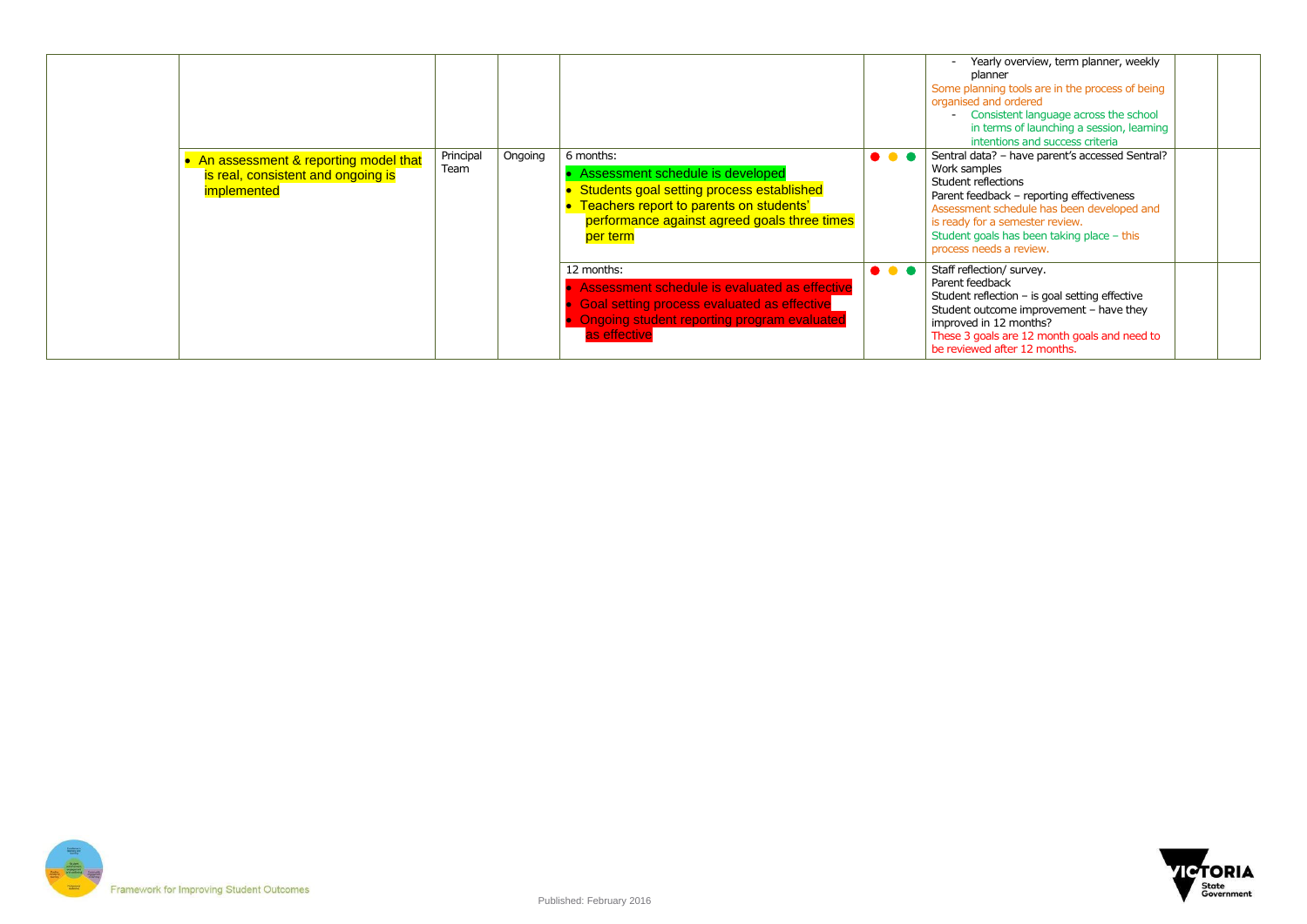

## Section 2: Improvement Initiatives

| <b>STRATEGIC PLAN GOALS</b>                                   |                 | To successfully establish Barton PS and set it up for future success.                                 |                   |             |                                                                                                                                                                                                                                   |                                                    |                                                                                                                                                                                                                                                                                                                                                                                                            |                 |               |  |  |
|---------------------------------------------------------------|-----------------|-------------------------------------------------------------------------------------------------------|-------------------|-------------|-----------------------------------------------------------------------------------------------------------------------------------------------------------------------------------------------------------------------------------|----------------------------------------------------|------------------------------------------------------------------------------------------------------------------------------------------------------------------------------------------------------------------------------------------------------------------------------------------------------------------------------------------------------------------------------------------------------------|-----------------|---------------|--|--|
| <b>IMPROVEMENT INITIATIVE</b>                                 |                 | <b>Positive climate for learning</b>                                                                  |                   |             |                                                                                                                                                                                                                                   |                                                    |                                                                                                                                                                                                                                                                                                                                                                                                            |                 |               |  |  |
| <b>STRATEGIC PLAN TARGETS</b>                                 |                 | n/a                                                                                                   |                   |             |                                                                                                                                                                                                                                   |                                                    |                                                                                                                                                                                                                                                                                                                                                                                                            |                 |               |  |  |
| <b>12 MONTH TARGETS</b>                                       |                 |                                                                                                       |                   |             | By the end of 2017 the 3 surveys conducted schoolwide; Parent Opinion, Staff Opinion and EYE - Tell Them From Me survey demonstrate a score above the mean.                                                                       |                                                    |                                                                                                                                                                                                                                                                                                                                                                                                            |                 |               |  |  |
| <b>KEY</b>                                                    |                 |                                                                                                       |                   |             |                                                                                                                                                                                                                                   |                                                    | <b>MONITORING</b>                                                                                                                                                                                                                                                                                                                                                                                          |                 |               |  |  |
| <b>IMPROVEMENT</b>                                            |                 | <b>ACTIONS</b>                                                                                        | <b>WHO</b>        | <b>WHEN</b> | <b>SUCCESS CRITERIA</b>                                                                                                                                                                                                           | <b>Progress</b>                                    |                                                                                                                                                                                                                                                                                                                                                                                                            |                 | <b>Budget</b> |  |  |
| <b>STRATEGIES</b>                                             |                 |                                                                                                       |                   |             |                                                                                                                                                                                                                                   | <b>Status</b>                                      | <b>Evidence of impact</b>                                                                                                                                                                                                                                                                                                                                                                                  | <b>Estimate</b> | <b>YTD</b>    |  |  |
|                                                               |                 | Implement a school culture that<br>promotes maximum growth in student<br>learning with parent support | Principal<br>Team | Ongoing     | 6 months:<br>• Opportunities for parent connections with<br>school are provided<br>• Information for parents/carers re supporting<br>student learning provided                                                                    | $\bullet$ $\bullet$ $\bullet$                      | Pre/ post data<br>ILPs/ SSGs (transparent)<br>Strong partnership B/W home & school<br>Assembly, open afternoon, harmony day,<br>mother's day breakfast.<br>-ongoing reporting.<br>-notice boards<br>-Sentral communication (parent portal).<br>-After school yard duty.<br>-ILP and SSG meetings.<br>-Parent survey- Canteen<br>-School council                                                            |                 |               |  |  |
|                                                               |                 |                                                                                                       |                   |             | 12 months:<br>• Parent survey reflects a positive climate                                                                                                                                                                         | $\bullet$ $\bullet$ $\bullet$                      | Survey<br>Timeline.                                                                                                                                                                                                                                                                                                                                                                                        |                 |               |  |  |
| <b>Empowering</b><br>students and<br>building school<br>pride | learning growth | Implement a school culture that promotes<br>community connection to maximise student                  | Principal<br>Team | Ongoing     | 6 months:<br>• Opportunities for community to connect with<br>school provided<br>• Opportunities for school to connect with<br>community provided<br>12 months:<br>• Partnerships between community and school<br>are established | $\bullet\bullet\bullet$<br>$\bullet\bullet\bullet$ | Community events<br>Network associations<br>Open day attendance<br>Assembly ascendance<br>-Kinder visits<br>-art show<br>-read like a demon<br>-multicultural AFL program<br>-coaches for sport<br>-Quaver (connection with world)<br>-Mother's Day breakfast<br>-District sports<br>-curriculum day school visit (networking)<br>-Library visit<br>Transition programs<br>Connectedness<br>-kinder visits |                 |               |  |  |
|                                                               |                 |                                                                                                       |                   |             |                                                                                                                                                                                                                                   |                                                    | -early years conference<br>-library conference<br>-kinder/high school transition<br>-art show<br>-read like a demon<br>-multicultural AFL program<br>-coaches for sport                                                                                                                                                                                                                                    |                 |               |  |  |

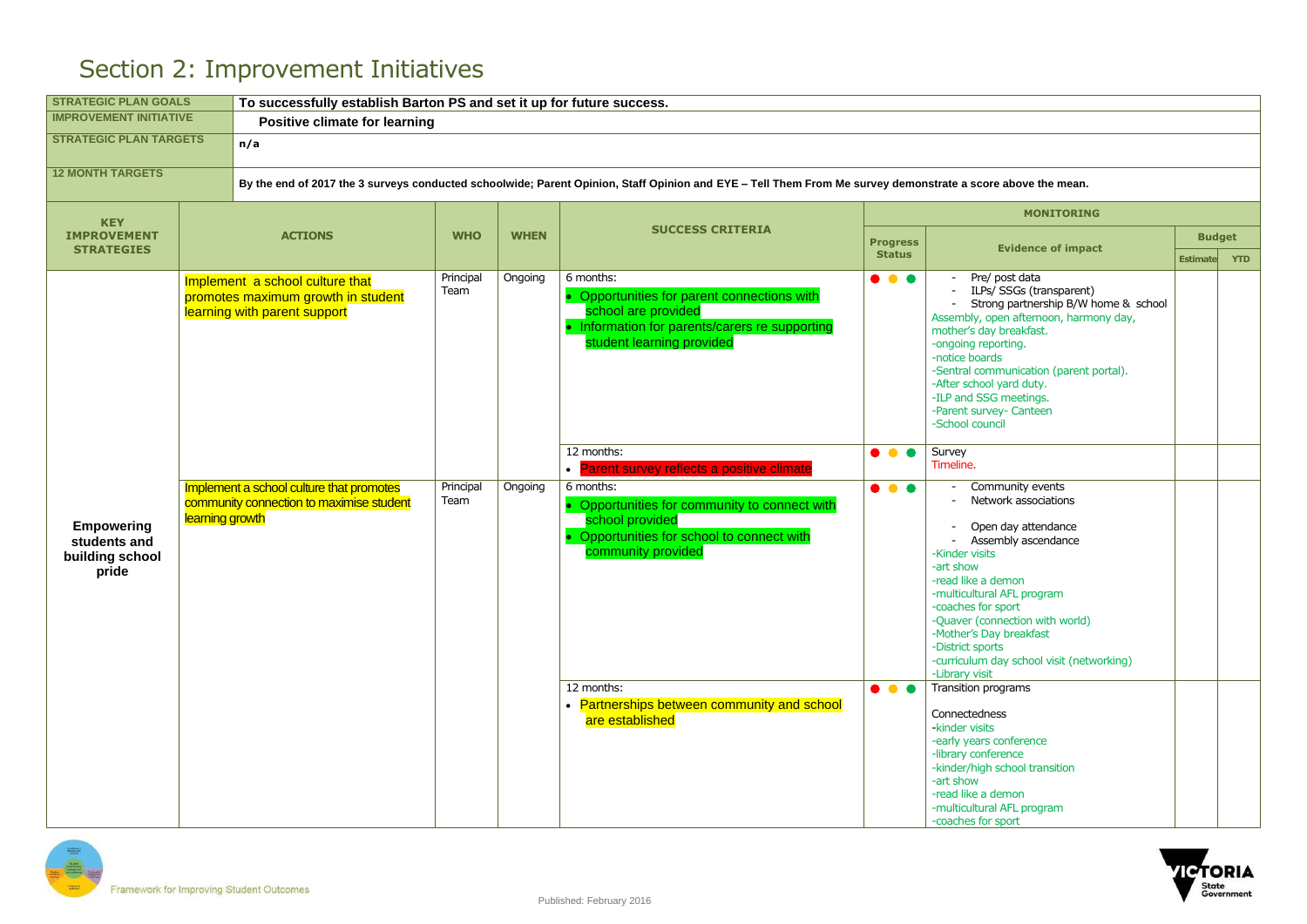

|                                                                                       |                   |         |                                                                                                                                       |                         | -Quaver (connection with world)<br>-Mother's Day breakfast<br>-District sports<br>-curriculum day school visit (networking)<br>-Library visit                                                                                       |
|---------------------------------------------------------------------------------------|-------------------|---------|---------------------------------------------------------------------------------------------------------------------------------------|-------------------------|-------------------------------------------------------------------------------------------------------------------------------------------------------------------------------------------------------------------------------------|
| Processes that encourage and support student<br>voice in their learning are developed | Principal<br>Team | Ongoing | 6 months:<br>• student goal setting process developed<br>Student representative council developed                                     | $\bullet\bullet\bullet$ | Self-refection/ goal setting<br>Conferencing report to parents sentral                                                                                                                                                              |
|                                                                                       |                   |         |                                                                                                                                       |                         | SRC to be making decisions for school<br>Sentral ongoing reporting begun (timeline to be<br>reviewed)<br>- SRC representatives for each grade<br>-fortnightly SRC meetings.                                                         |
|                                                                                       |                   |         | 12 months:<br>Student goal setting process established and<br>evaluated as effective<br>Student representative council is established | $\bullet\bullet\bullet$ | Student voice<br>Staff to evaluate goal setting process.<br>-Parents portal for ongoing reporting<br>established.<br>-Review of ongoing reporting processing.<br>- SRC representatives for each grade<br>-fortnightly SRC meetings. |

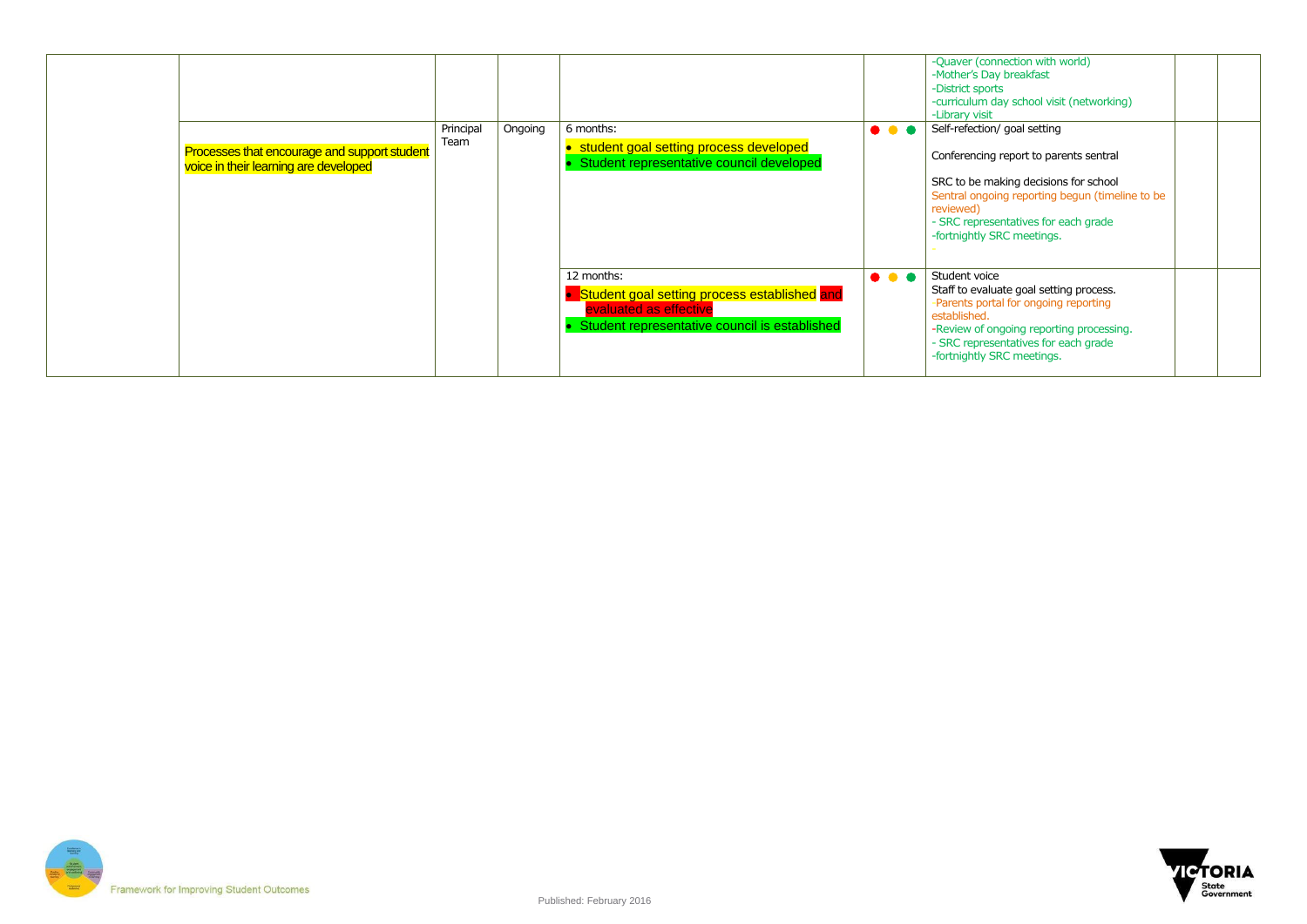| ed from the analysis of student data. Teachers'<br>lents' progress data and their own professional                                                 |
|----------------------------------------------------------------------------------------------------------------------------------------------------|
| ctice.<br>progress.<br>ches to data collection, analysis and evaluation.<br>to plan appropriate individual and whole-school                        |
| e inquiry and self-assessment.<br>ovide ongoing opportunities for all staff to                                                                     |
| across the whole school, within learning areas and<br>ent of a sequential curriculum plan.<br>inted to build the commitment, skills and capability |
| dded in the teaching and learning program. These                                                                                                   |
| ssessment mapping and moderation, enabling                                                                                                         |
| n plan, teaching and learning and assessment                                                                                                       |
| goals and needs, based on a range of evidence.                                                                                                     |
|                                                                                                                                                    |
|                                                                                                                                                    |
|                                                                                                                                                    |
|                                                                                                                                                    |
|                                                                                                                                                    |
|                                                                                                                                                    |
| improvement, and include students in decision-making.<br>unity. They influence the decision making across a broad                                  |



## **Section 4: Annual Self-Evaluation**

[Drafting Note Annual self-evaluation section enables schools to continuously collect, monitor and analyse school data about all aspects of school performance. This ensures that all aspects of school performance are consid risks, issues and opportunities are identified as they emerge. The Annual self-evaluation against the Continua of Practice should be completed as data becomes available]

| <b>Priority</b>                     | <b>Improvement model</b><br>dimensions - note state-<br>wide Improvement Initiatives<br>are bolded | Is this an<br>identified<br>initiative or<br>dimension<br>in the AIP? | <b>Continuum</b><br>status | <b>Evidence and analysis</b>                                                                                                                                                                                                                                                                                                                                                                                                                                                                                                                                                                                                                                                                                                                                                                                                                                                                                                                                                                                                                                                                                                                                                                                                                                                                                                                                                                                      |
|-------------------------------------|----------------------------------------------------------------------------------------------------|-----------------------------------------------------------------------|----------------------------|-------------------------------------------------------------------------------------------------------------------------------------------------------------------------------------------------------------------------------------------------------------------------------------------------------------------------------------------------------------------------------------------------------------------------------------------------------------------------------------------------------------------------------------------------------------------------------------------------------------------------------------------------------------------------------------------------------------------------------------------------------------------------------------------------------------------------------------------------------------------------------------------------------------------------------------------------------------------------------------------------------------------------------------------------------------------------------------------------------------------------------------------------------------------------------------------------------------------------------------------------------------------------------------------------------------------------------------------------------------------------------------------------------------------|
|                                     | <b>Building practice excellence</b>                                                                | Yes                                                                   | 2 - Evolving               | The school's professional learning has well-articulated purposes that are focused on student outcomes, derived from the analysis of student data. Teachers'<br>individual plans have strong line of sight to the school's goals and targets. Teachers make links between students' progress data and their own professional<br>learning needs.<br>Professional learning teams are formalised and teachers work collaboratively to review and develop their practice.<br>Teams monitor the impact of teaching strategies on student learning and adapt teaching to advance student progress.<br>Teachers work in teams, across year levels and learning areas, to implement documented and agreed approaches to data collection, analysis and evaluation.<br>The school periodically reviews the effectiveness of teaching and learning programs and uses this information to plan appropriate individual and whole-school<br>professional learning.<br>The school fosters an environment that values collaboration, trust, risk-taking, experimentation, collaborative inquiry and self-assessment.<br>The school embeds a continuous focus on teaching and learning in its culture. School leaders support and provide ongoing opportunities for all staff to<br>progressively reach higher levels of performance.                                                                                               |
| Excellence in teaching and learning | <b>Curriculum planning and</b><br>assessment                                                       | Yes                                                                   | $3 -$<br>Embedding         | A comprehensive analysis of student achievement data provides an accurate picture of student achievement across the whole school, within learning areas and<br>the capabilities, within year levels and for student cohorts and individual students. This informs the development of a sequential curriculum plan.<br>A professional learning community approach to whole-school curriculum planning and assessment is implemented to build the commitment, skills and capability<br>of staff, reflective of school priorities.<br>Documented whole-school pedagogical practice is evidence based with high impact teaching strategies embedded in the teaching and learning program. These<br>strategies integrate with a detailed, sequential curriculum plan to ensure personalised teaching and learning.<br>Accurate assessment of and for learning is characterised by teacher collaboration around processes such as assessment mapping and moderation, enabling<br>greater consistency of teacher judgements of student learning.<br>Programs are regularly monitored and evaluated by professional learning teams to ensure that the curriculum plan, teaching and learning and assessment<br>strategies are consistent across all areas.<br>Consistent processes are in place to monitor the effectiveness of programs in meeting the student's learning goals and needs, based on a range of evidence. |
|                                     | Evidence-based high impact<br>teaching strategies                                                  | No                                                                    | Select status              |                                                                                                                                                                                                                                                                                                                                                                                                                                                                                                                                                                                                                                                                                                                                                                                                                                                                                                                                                                                                                                                                                                                                                                                                                                                                                                                                                                                                                   |
|                                     | Evaluating impact on learning                                                                      | No                                                                    | Select status              |                                                                                                                                                                                                                                                                                                                                                                                                                                                                                                                                                                                                                                                                                                                                                                                                                                                                                                                                                                                                                                                                                                                                                                                                                                                                                                                                                                                                                   |
|                                     | <b>Building leadership teams</b>                                                                   | No                                                                    | Select status              |                                                                                                                                                                                                                                                                                                                                                                                                                                                                                                                                                                                                                                                                                                                                                                                                                                                                                                                                                                                                                                                                                                                                                                                                                                                                                                                                                                                                                   |
| ional<br>ship                       | Instructional and shared<br>leadership                                                             | No.                                                                   | Select status              |                                                                                                                                                                                                                                                                                                                                                                                                                                                                                                                                                                                                                                                                                                                                                                                                                                                                                                                                                                                                                                                                                                                                                                                                                                                                                                                                                                                                                   |
| Profess<br>leader:                  | Strategic resource<br>management                                                                   | No                                                                    | Select status              |                                                                                                                                                                                                                                                                                                                                                                                                                                                                                                                                                                                                                                                                                                                                                                                                                                                                                                                                                                                                                                                                                                                                                                                                                                                                                                                                                                                                                   |
|                                     | Vision, values and culture                                                                         | No                                                                    | Select status              |                                                                                                                                                                                                                                                                                                                                                                                                                                                                                                                                                                                                                                                                                                                                                                                                                                                                                                                                                                                                                                                                                                                                                                                                                                                                                                                                                                                                                   |
| Positive climate for learning       | <b>Empowering students and</b><br>building school pride                                            | Yes                                                                   | 2 - Evolving               | The school has implemented formal and informal processes for teachers and students to collaborate on school planning and improvement, and include students in decision-making.<br>Students have access to a range of student leadership roles and forums which builds their capacity across the school community. They influence the decision making across a broad<br>range of school areas.<br>Teachers appreciate that positive relationships with students are important and take steps to identify and address signs of conflict between students.<br>Teachers encourage students to set high expectations for their own learning. They regularly engage in conversations about learning progress, addressing concerns and celebrating<br>achievements.<br>Regular opportunities for sharing and celebrating student and school achievements are planned to build pride and connectedness through school assemblies, classroom presentations<br>and newsletters.                                                                                                                                                                                                                                                                                                                                                                                                                                             |
|                                     | <b>Setting expectations and</b><br>promoting inclusion                                             | No                                                                    | Select status              |                                                                                                                                                                                                                                                                                                                                                                                                                                                                                                                                                                                                                                                                                                                                                                                                                                                                                                                                                                                                                                                                                                                                                                                                                                                                                                                                                                                                                   |
|                                     | Health and wellbeing                                                                               | No                                                                    | Select status              |                                                                                                                                                                                                                                                                                                                                                                                                                                                                                                                                                                                                                                                                                                                                                                                                                                                                                                                                                                                                                                                                                                                                                                                                                                                                                                                                                                                                                   |